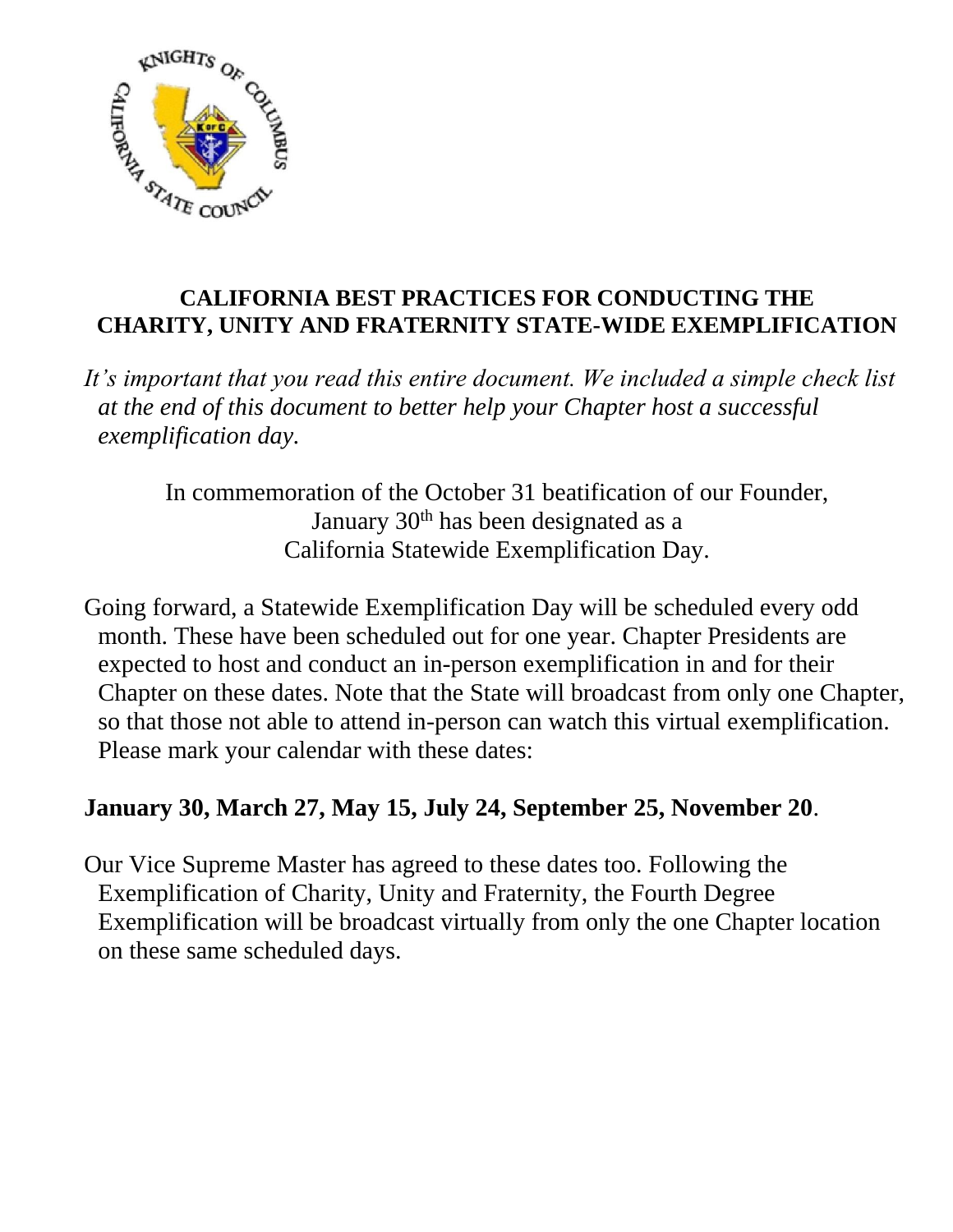During the even months (*Feb., April, June, Aug., Oct.*); it is expected that the Exemplification of Charity, Unity and Fraternity will be conducted locally (Council and/or District). This shouldn't preclude you from holding Councils and/or District Exemplifications on the odd months, as well if there is a need. **Ultimately, the goal is to have at least one Ceremonial Team per district. Begin working on your forming teams today.**

- Conducting degrees and initiating men into the Order is not new for any of us. It is one of the most gratifying things we do as leaders in the Knights of Columbus. And while COVID-19 has introduced some new variables into the equation, many time-honored best practices have not changed:
	- The venue must be set-up appropriately.
	- All necessary materials (Rosaries, Lapel pins, baldrics, rope, string, etc.) should be secured and on-hand at each exemplification site.
	- Degree teams should be well-rehearsed.
	- The exemplification(s) should be well-publicized.

In light of COVID-19 and the restrictions many jurisdictions have in place to keep people safe, there are some new "Best Practices" that you should guide your planning process. If you follow these guidelines – and make prudent decisions to keep your members and prospects safe – **it is possible to conduct in-person exemplifications while following all COVID-19 guidelines.**

For additional guidance please reach out to one of the following:

Ceremonials concerns:

CA Ceremonial Chairman, John (Jack) Haney, **[ceremonials@californiaknights.org](mailto:ceremonials@californiaknights.org)**

Membership concerns: CA State Membership Director, Michael Jones, **[membership@californiaknights.org](mailto:membership@californiaknights.org)**

Other concerns: CA State Deputy, Stephen Bolton, **[state.deputy@californiaknights.org](mailto:state.deputy@californiaknights.org)**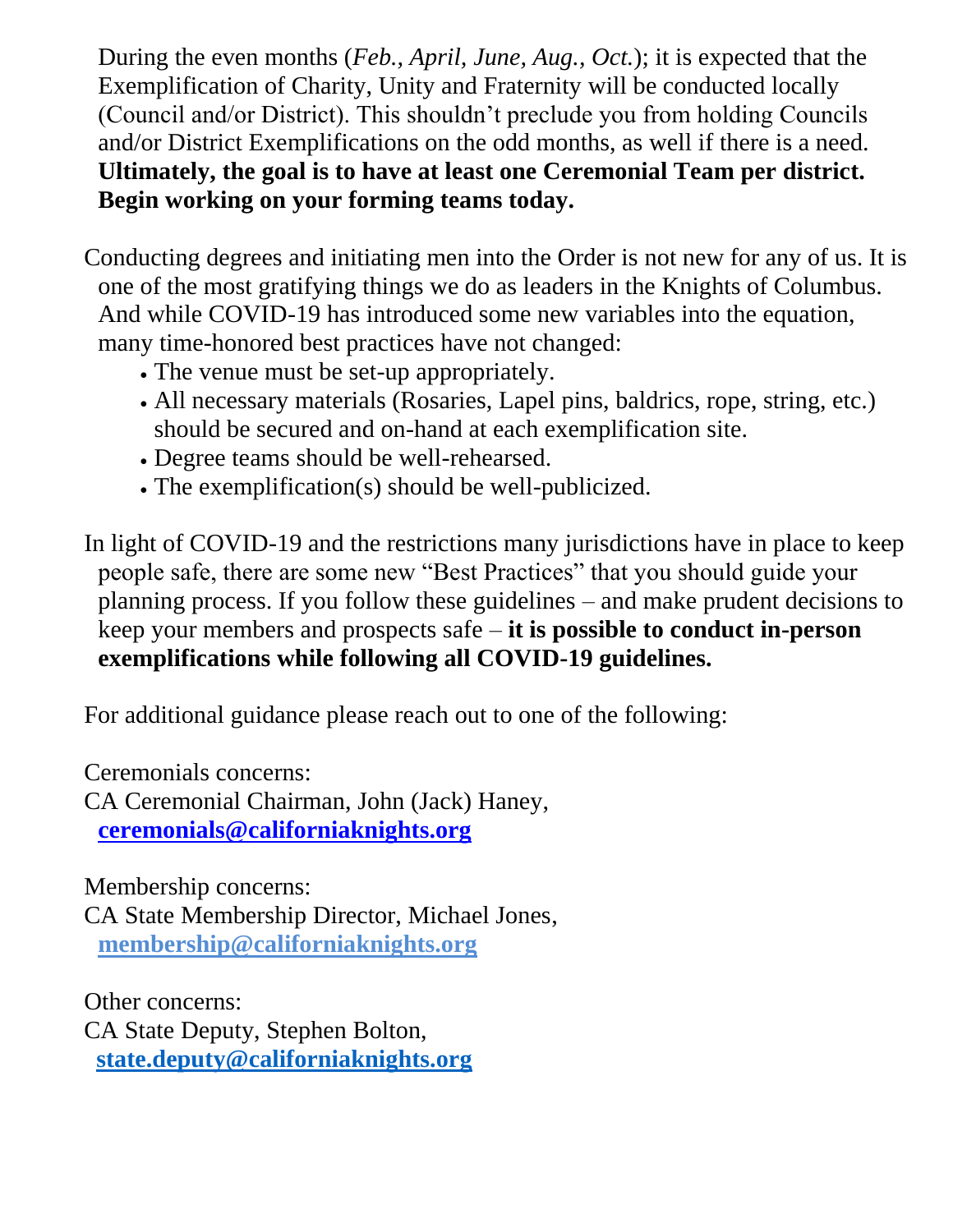### **DETAILED INFORMATION**

# **KNOW THE LOCAL COVID RULES…AND FOLLOW THEM**

- When conducting a meeting, exemplification or any other in-person event, all state and local social distancing and other COVID-19 guidelines must be followed.
	- **Know what those guidelines are.**
- What is the maximum number of people for an indoor and for an outdoor gathering?
- Are masks required for everyone? Even if they're not…be safe. **Wear a mask**.
- How does your area define 'social distancing?'
	- o How far apart must people be spaced?
	- o Is it the same for an indoor event as for an outdoor event?
- Now more than ever, it is important to give men the opportunity to join the Knights of Columbus, but not at the expense of anyone's health. The safety and well-being of your members, prospects and families should be your highest priority.

# **CHOOSE YOUR VENUE(S) WISELY**

- Is the location centrally located and easily accessible?
- Is there ample parking?
- Is it inside or outside?
- Is the inside venue well-ventilated?
- Is it in a Church? Does the Parish Priest know about it? First, get his approval.
- Is there a reliable Wi-Fi connection? (*More about that later*).
- Is there a laptop, projector, screen, speakers for viewing the Fourth Degree Exemplification virtually?
- Is there enough space to allow all attendees to appropriately socially distance?
- are there snacks and/or lunch being provided? At what cost to the attendees?

# **SELECT THE RIGHT PERSON TO SPEARHEAD EACH EXEMPLIFICATION**

- The Chapter should appoint a Chapter Exemplification Lead person for each of the exemplification dates.
- Hosting live events during COVID-19 is new territory. Each local team leader needs to have the can-do attitude necessary to work through the challenges.
- He must be able to develop and lead a team... not try to handle every detail himself.
- The Chapter should appoint a Registration Chairman for each of the exemplification dates to track and report critical attendee information.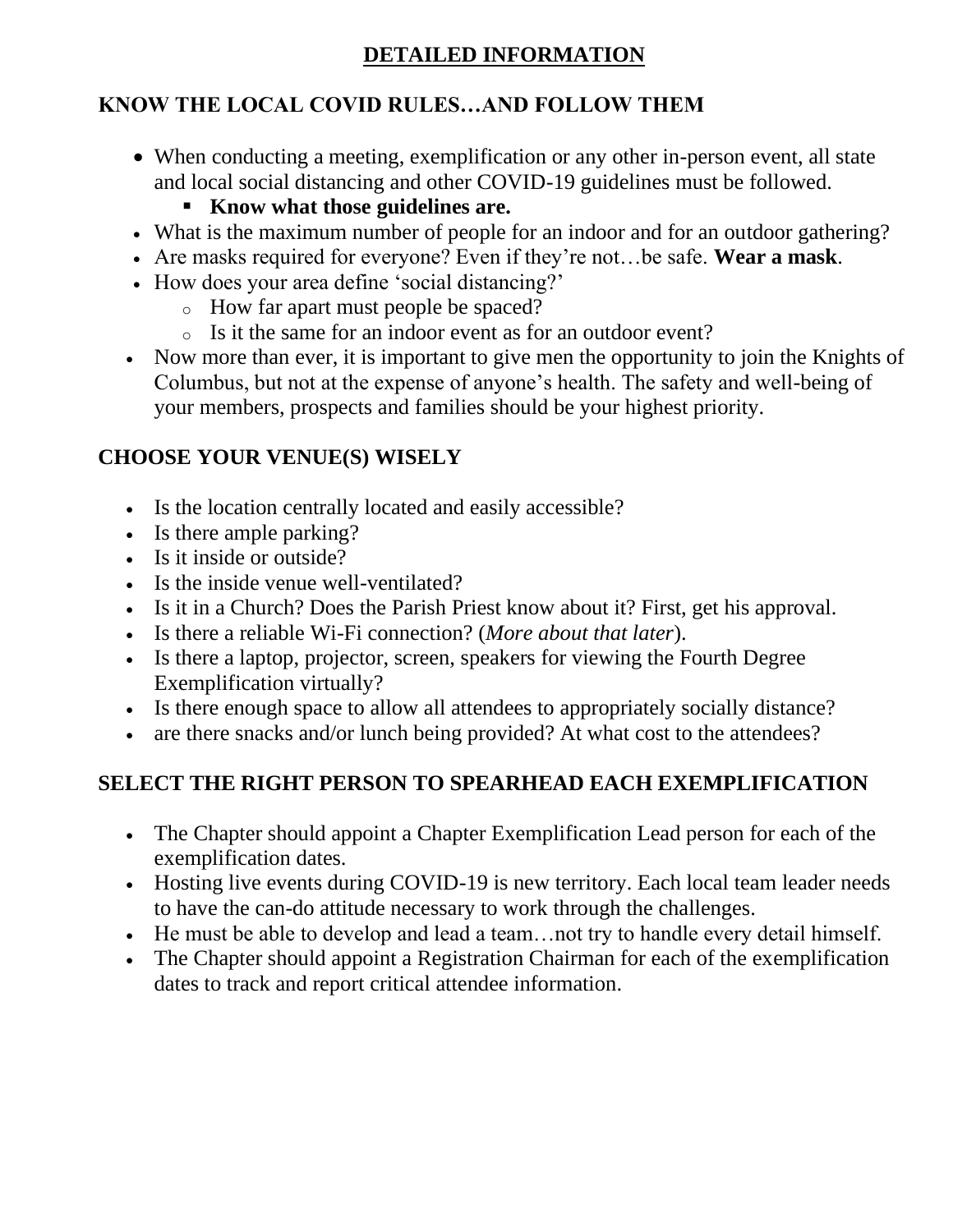### **PUBLICIZE THE EXEMPLIFICATION(S)**

- Make sure every District Deputy and every Council are aware of the date and time of each exemplification. We can't advertise this enough.
- Advance planning is key...communicate regularly with everyone who will play a role in the exemplification(s)…make sure everyone is engaged in making the ceremony a success.
- A flyer will be created and distributed by the state for use. You may choose to make your own local flyer too.
- Utilize the Chapter web site, local council sites, parish & diocesan web sites, etc.
- Be present on social media. Post information on the exemplification(s), then like, share, repost, etc., to maximize the number of prospects who see your message.
- Partner with priests and bishops. They are among our best recruiters...and can be our best promoters as well.
- Focus outreach on newer councils and those who have had minimal experience with the Exemplification of Charity, Unity & Fraternity.

# **INCLUDE A VIRTUAL OPTION**

- This goes back to the earlier note about reliable Wi-Fi, laptop, projector, screen and speakers.
- A live stream broadcast of both exemplifications will be conducted from one of the venues in the state, on that day.
	- This will allow the friends and families of the candidates and others to view the ceremony while keeping the in-person attendance within local guidelines.
	- Remember the Fourth Degree Exemplification is not open to the public just yet.
	- Some candidates will be uncomfortable in a group of any size so please be flexible.

#### **EXEMPLIFICATION TEAMS**

- Form a Chapter Exemplification Team or use an existing Council Team.
	- Besides an English-speaking Team, you may need to form Spanish and/or other languages?
- Degree teams should be well-rehearsed.
	- Team should have practices one or more times before the big day.
	- We must appear that we know what we are doing.
	- Reading the parts are okay, if it's done well.
- Be sure there is a backup for each team member. We shouldn't cancel an exemplification because a member can't make it that day.
- The Team should visit the site, view the layout and do a walk-through. Especially with the COVID rules in place for your area.

# **PROSPECTS**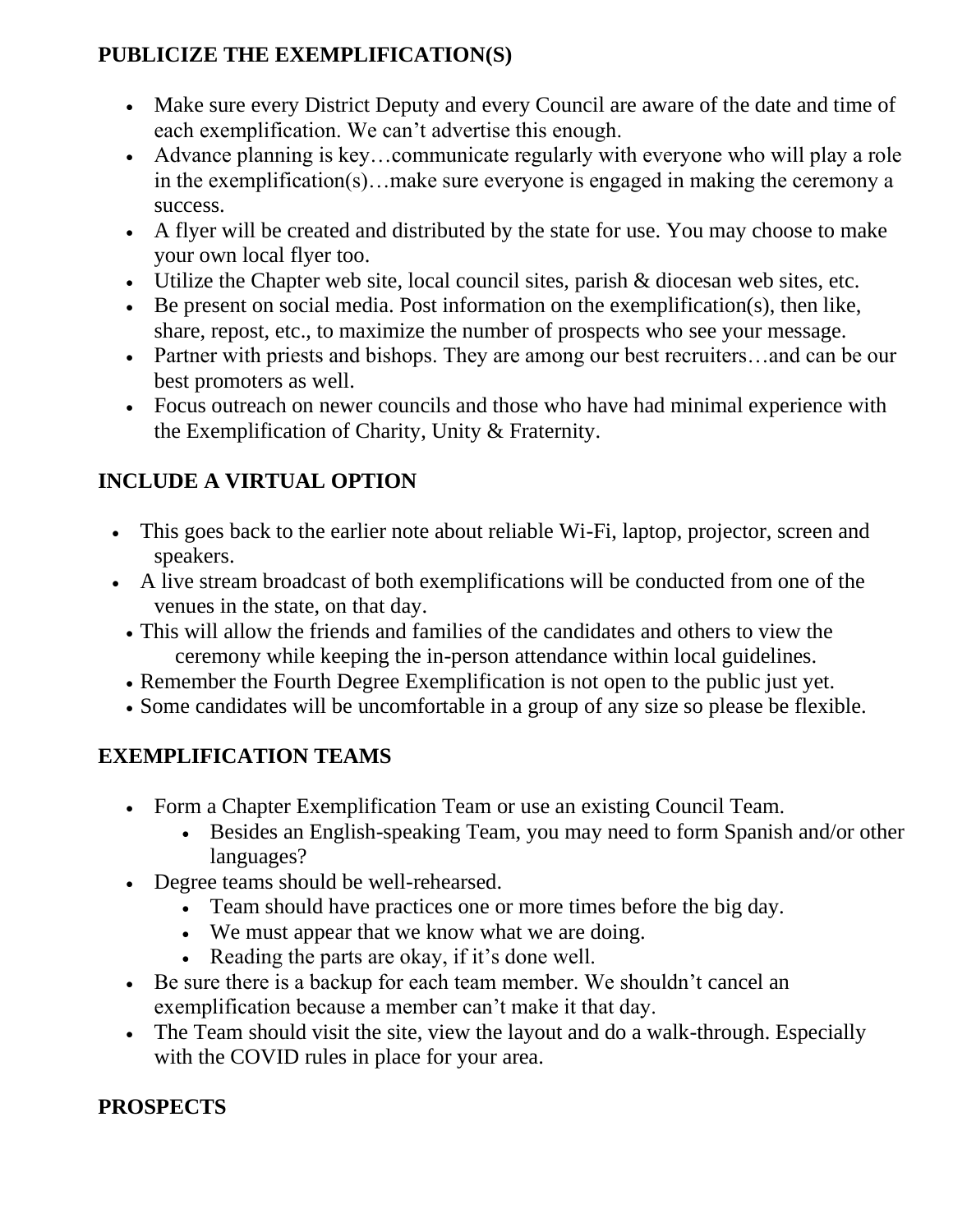- Encourage councils to call prospects whom their council has identified.
- Be sure prospects have been vetted (*council admissions process*) by the council before attending any exemplification.
- Be sure vetted candidates register with the venue they plan to attend.
- Be sure candidates have a means of getting to the exemplification. Take them there if required.

### **CANDIDATES SHOULD REGISTER IN ADVANCE FOR THE EXEMPLIFICATION**

- It is expected that each Chapter register their own, "Council vetted" candidates.
	- This applies to in-person and virtual candidates.
	- They must register before taking these exemplifications.
	- A generic registration form will be provided to each venue.
	- Registration can be done via email, phone or in-person.
- When a vetted candidate indicates they prefer to attend virtually, from home, they will be given a link for the state virtual site so they can view the exemplification on their own. THE VIRTUAL LINK MUST ONLY BE GIVEN TO VETTED CANDIDATES THAT HAVE REGISTERED.
- There is no registration fee for the Exemplification of Charity, Unity and Fraternity.
- All Third-Degree Members (*new or experienced*) that desire to go onto the Fourth Degree must also register (*more details below*).
- The Chapter Exemplification Lead or Registration Chairman must reconcile all attendees after the exemplification and notify the Council FS and GK, along with Assembly FN and FC of their new member(s).
	- Are they new, advancing or online transfer?
	- The Council and/or Assembly needs to know their candidates actually attended the exemplification. Only then, can the FS and/or FN process the new member to Supreme and get credit for that new member.
- Registration is critical as it will allow you to plan and make sure no location has more attendees than can be safely accommodated.
- That said, it is always a good idea to be prepared for "walk-ins" on the day of the event. Have Form-100's available and local council contact information available.

# **IT'S NOT JUST ABOUT NEW MEMBERS**

- These exemplifications give First Degree members the opportunity to advance to full Knighthood.
- Gives online members a means to transfer to council-based membership.

# **ADVANCING TO THE FOURTH DEGREE**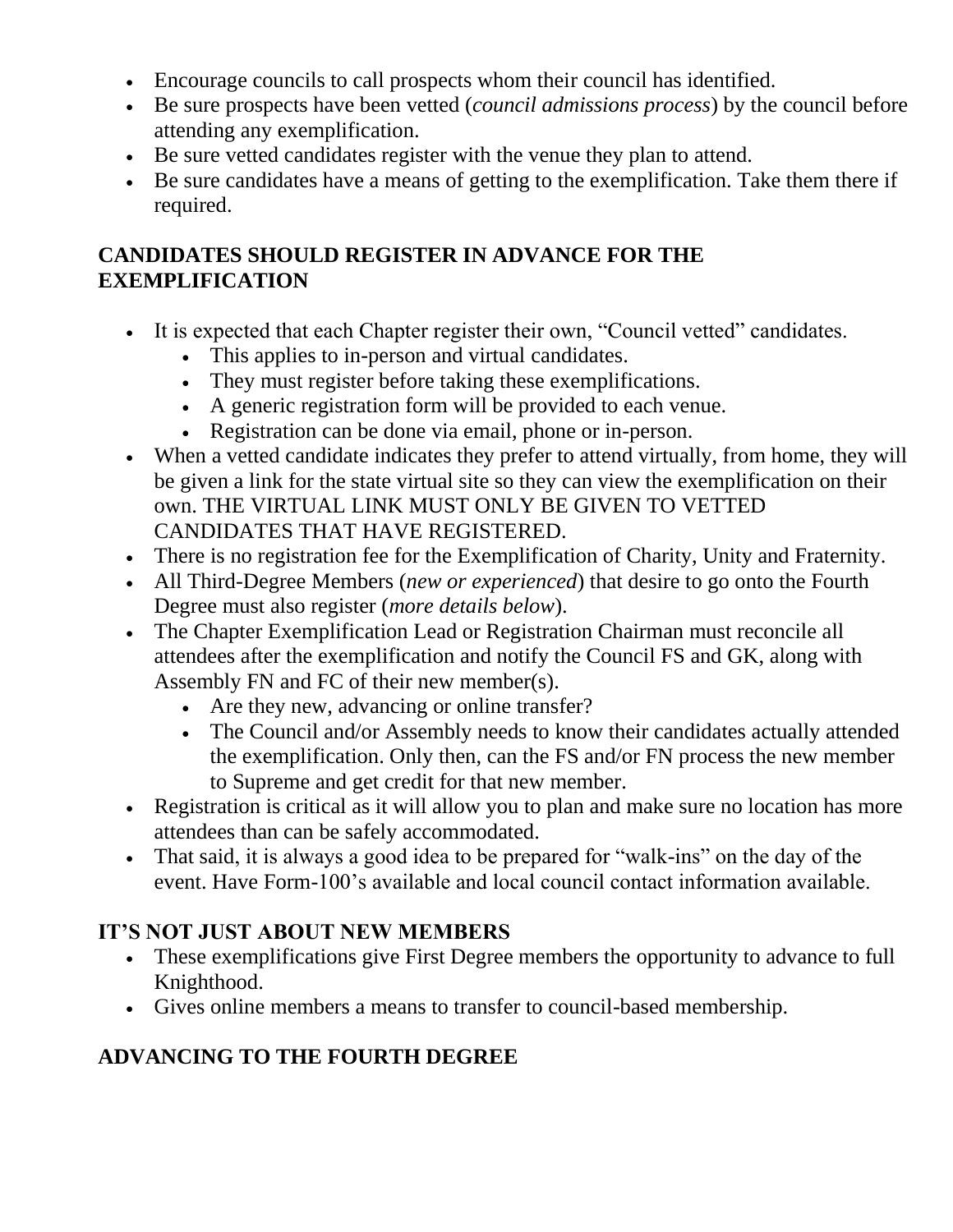- After this moving and engaging ceremony, men will be highly motivated to advance to the Fourth Degree.
- To better accommodate this, a Fourth Degree Exemplification will be conducted following the Exemplification of Charity, Unity and Fraternity on the Statewide Exemplification days. The Fourth Degree Exemplifications will be conducted inperson at one of the chapter locations (*preferably after a lunch break*) and broadcast virtually to the other chapter locations on each of these scheduled days.
- If any Third-Degree Member (*new or experienced*) desires to go onto the Fourth Degree, they must first contact their local Assembly and inform them of his intentions before the scheduled State-Wide Exemplification day.
	- He must complete a Form-4 and have it signed by the FN and FC.
	- He must pay the Assembly Exemplification Registration Fee.
	- He and/or the FC must notify the Chapter Registration Chairman or Chapter Exemplification Lead and register in advance.
	- If a candidate indicates they prefer to attend virtually, from home, they will be given a link for the state virtual site so they can view the exemplification on their own. THE VIRTUAL LINK MUST ONLY BE GIVEN TO CANDIDATES THAT HAVE REGISTERED.
	- Here too, be prepared for "walk-ins" on the day of the event. Have Form-4's available and local Assembly contact information available.
	- Even though a good portion of new Fourth Degree Members have traveled to one of the venues to witness the Fourth Degree Exemplification virtually with his Brothers, they will still be Knighted by the most Senior Officer present at each of those venues.
	- A new Sir Knight who may have witnessed the Fourth Degree Exemplification virtually, from home, and not present at one of the venues to me Knighted. In this case, it is expected the new Sir Knight be formally Knighted at his first assembly meeting. Keep in mind, he still must go through the registration process, even if he watches from home.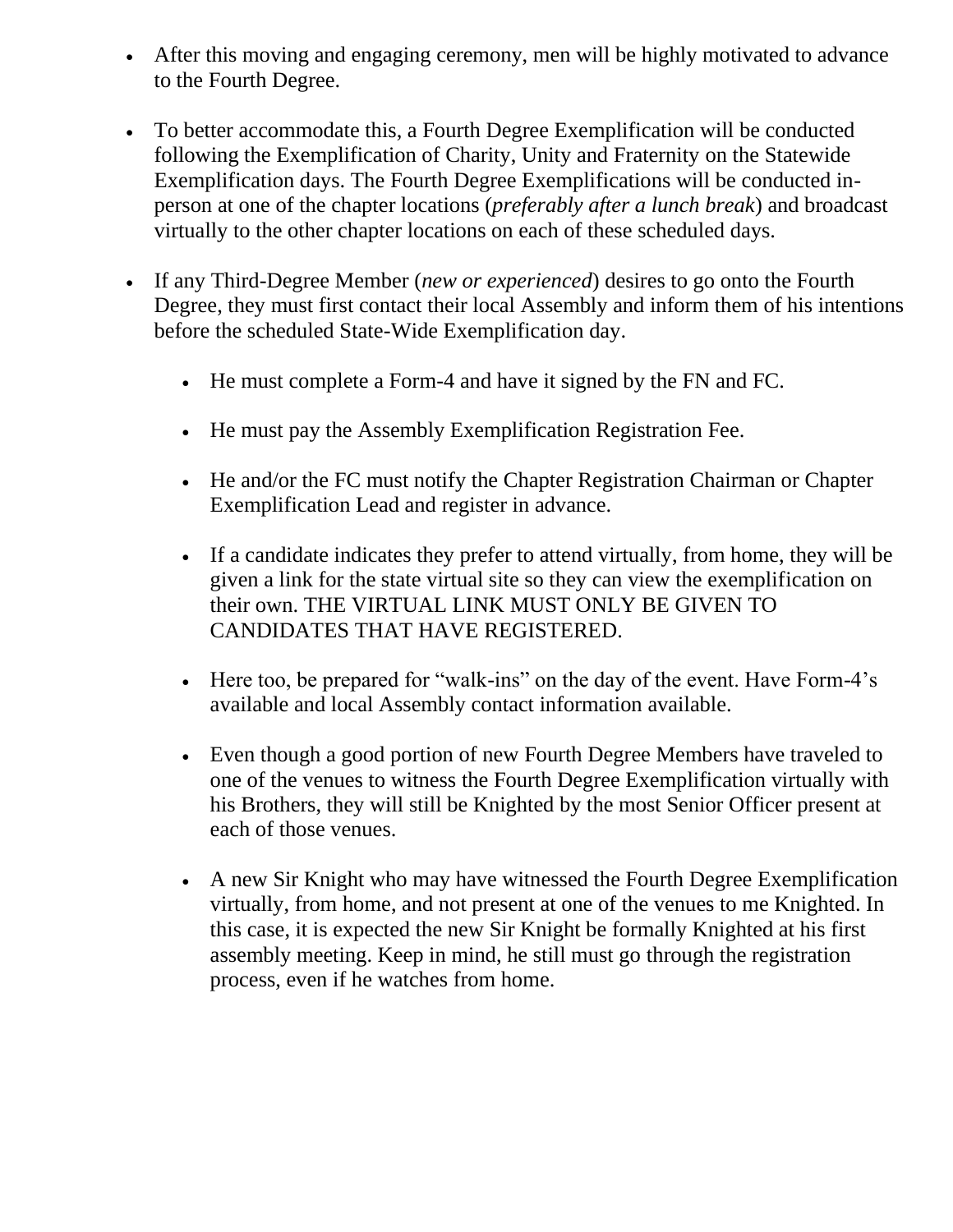#### **BE ACCOMMODATING TO THOSE WHO MAY NOT SPEAK ENGLISH**

- Make exemplifications bi-lingual where appropriate.
- Host other language exemplifications in areas where English is not the primary language spoken.
- It may require that a Chapter have more than one Exemplification venue that day. One in English and one in another language.
- Form other ethnic Exemplification Teams. Will it be Spanish Speaking or other languages?
- Remember to please be flexible.

### **START THE DAY WITH MASS**

• There is no better way to get candidates and others into the proper frame of mind, and to reinforce the spiritual benefits of membership in the Knights of Columbus.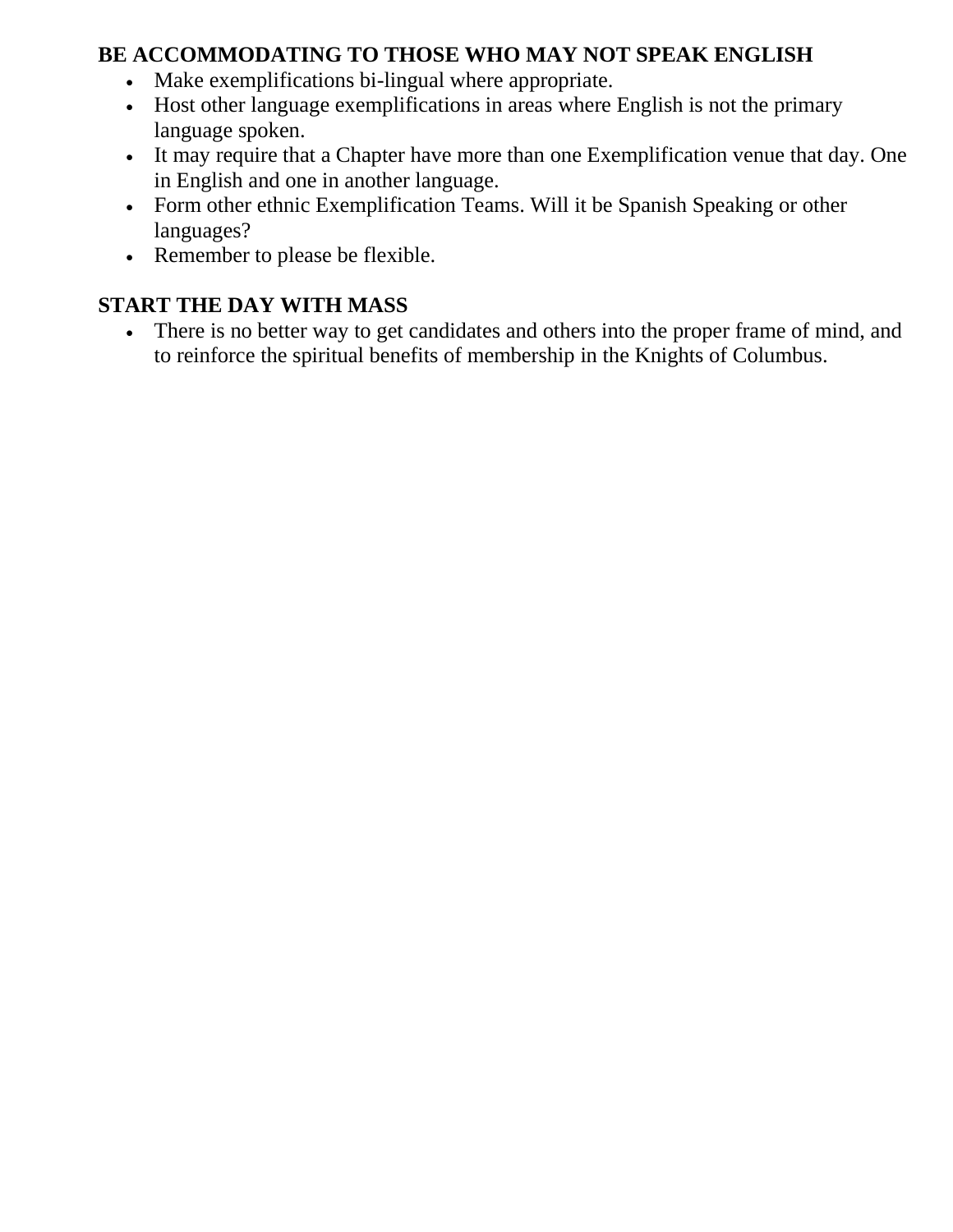#### **CHARITY, UNITY AND FRATERNITY STATE-WIDE EXEMPLIFICATION CHECK LIST**

#### **1 MONTH (OR MORE) BEFORE TO THE EXEMPLIFICATION DAY**

□ Inform the State Membership Direct (SMD) of your Desire to host a State-Wide Exemplification.

| Locate and lock in a venue (see Choose a Venue Wisely above).                                                   |
|-----------------------------------------------------------------------------------------------------------------|
| Inform the SMD of the venue.                                                                                    |
| Select and notify the SMD who the "Chapter Exemplification Lead" will be<br>see Select the Right Person above). |
| Select a "Chapter Exemplification Registration Chairman" (see Select the Right<br>Person above).                |
| Have a planning meeting with the Lead and Team to go over all details and check list.                           |
| Finalize your Chapter Exemplification Team(s) (see Exemplification Teams above).                                |
| Begin recruiting towards this exemplification day (see Prospects above).                                        |
| Begin advertising this exemplification day (see Publicizing above).                                             |

 $\Box$  Send invitations to Clergy and other Dignitaries.

# **2 WEEKS BEFORE TO THE EXEMPLIFICATION DAY**

 $\Box$  Confirm there are enough "New Member Kits" to cover your location. If not, get them ordered immediately.

|          | The Exemplification Team should visit the site, view the layout and do a walk- |
|----------|--------------------------------------------------------------------------------|
| through. |                                                                                |

| $\Box$ | The Exemplification Team is practicing. |  |
|--------|-----------------------------------------|--|
|--------|-----------------------------------------|--|

 $\Box$  Procure audiovisual equipment for virtual viewing of the Fourth Degree Exemplification (*see Include a Virtual Option above*).

# **1 WEEK BEFORE TO THE EXEMPLIFICATION DAY**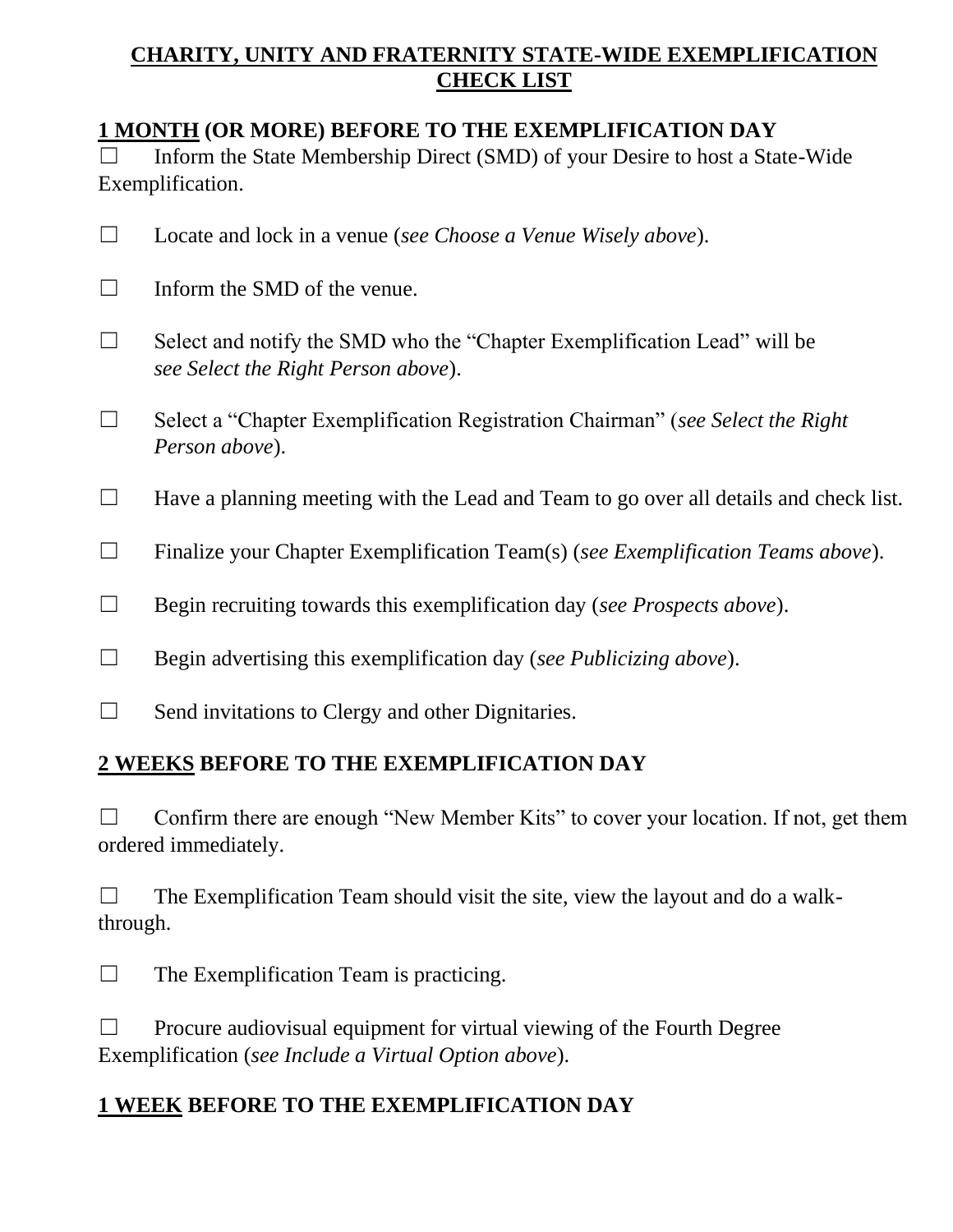- ☐ Verify venue one last time (*again, remind everyone involved at the Parish or Hall*).
- □ Confirm Exemplification Team is 100% staffed for next week.
- $\Box$  Exemplification Team should continue practicing.
- $\Box$  Assign ushers for directing candidates and guests. Maybe parking too?
- $\Box$  Assign a cleanup and sterilizing team for after the Exemplification.
- ☐ Purchase spare masks and hand sanitizer if needed.
- $\Box$  Confirm food (snacks, drink, lunch) procurement. (*be sure to follow COVID rules for your area*).

#### **DAY OF THE EXEMPLIFICATION DAY**

- ☐ Setup venue early in the morning. Be sure to have enough seats for guests (*be sure to follow COVID rules for your area*).
- $\Box$  If a Mass is to be held first, offer final instructions to the Priest on the day's events. Help him.
- $\Box$  Make spare masks and hand sanitizer available.
- $\Box$  Registration Chairman needs to be setup and be ready early. Use supplied registration form. Be prepared for walk-ins.
- ☐ Have another Brother record (*name & phone number only*) of ALL in attendance for COVID records.
- $\Box$  Setup and confirm early, that all audiovisual equipment is ready and working for the Fourth Degree Exemplification.
- $\Box$  Exemplification Team should do one final walk though.
- $\Box$  Confirm all Degree props are on site and ready.